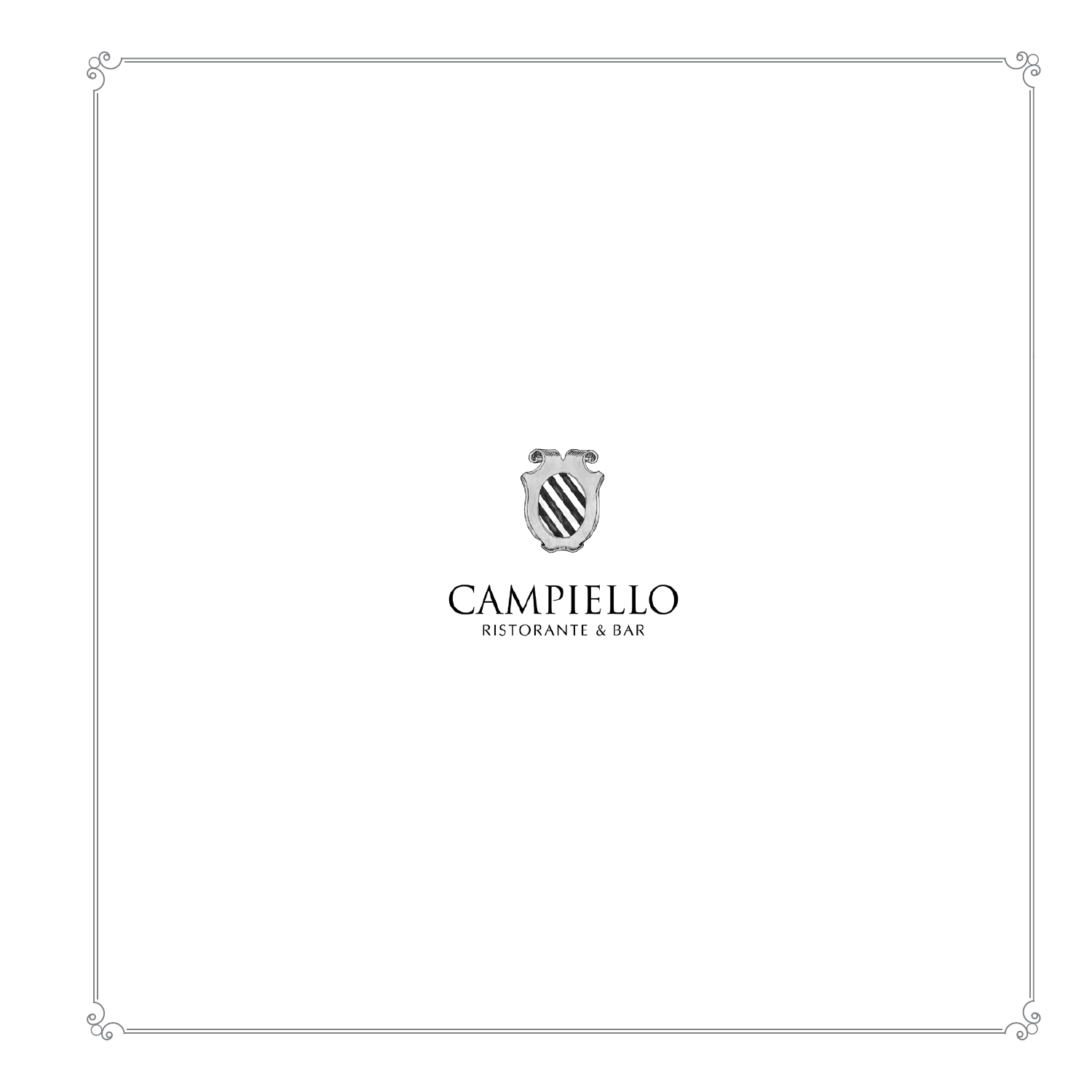### ANTIPASTI

SPICY FRIED CALAMARI Lemon Parsley Aioli 21.00

BRUSCHETTA Tomatoes, Basil, Garlic, Extra-Virgin Olive Oil 15.00

CAMPIELLO MEATBALLS Marinara, Pecorino Romano 18.00

CAMPIELLO HOUSE SALAD Grape Tomato, Red Onion, Feta, Black Olives, Egg, Cucumber, Red Wine Vinaigrette 16.00

ESCAROLE CAESAR SALAD Campiello Croutons 16.00

BURRATA Red Grapes, Fennel Pollen, Aged Sherry Vinegar 24.00

ARANCINI Tomato Risotto, Basil, Mozzarella, Tomato Passata 18.00

SOUP of the DAY 9.00/12.00

#### wood–fire pizza

MARGHERITA Tomato, Basil, Fresh Mozzarella 18.00 FENNEL SAUSAGE Fresh Mozzarella, Peperoncini, Tomato, Basil 19.00 SOPRESSATA Fresh Mozzarella, Fresh Oregano 19.00 PEPPERONI Vodka Tomato Sauce, Mozzarella, Pickled Peppers, Stracciatella 20.00

### HOUSE-MADE PASTA

SPAGHETTI ALLA CHITARRA Marinara, Campiello Meatballs 24.00

CAVATELLI Sausage, Swiss Chard, Pecorino, Lemon Breadcrumbs 23.00

BUCATINI RIGATI Fruttti di Mare 27.00

PAPPARDELLE Braised Veal, Tomato, Oregano 25.00

GARGANELLI Roasted Chicken, Prosciutto, Peas 22.00

CRESTE Di GALLO Gulf Shrimp, Calabrian Chili, Bacon, Tomato, Sherry 34.00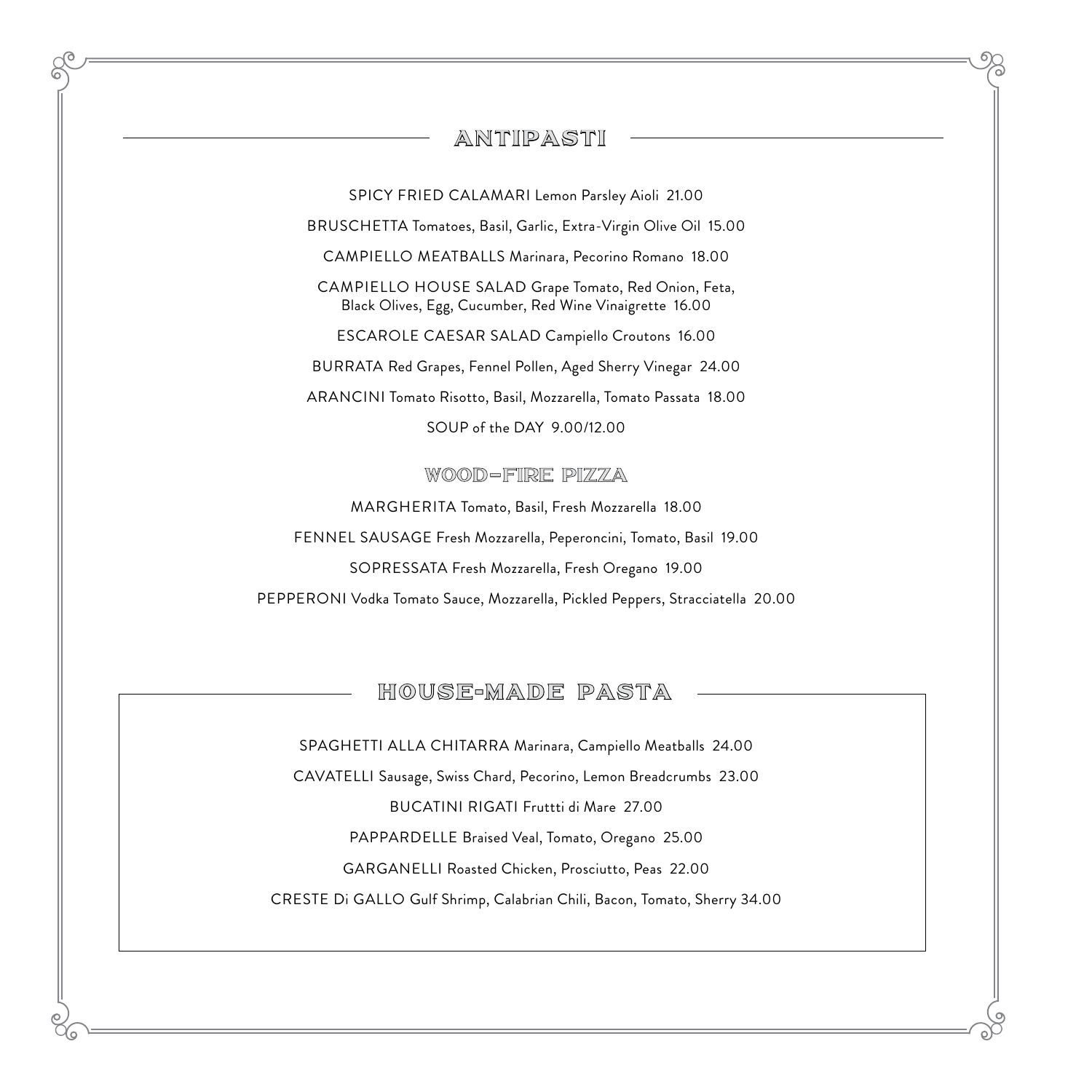### PANINI

ROASTED TURKEY BREAST Smoked Bacon, Avocado, Rosemary Aioli, Red Onions 20.00

GRILLED WAGYU BURGER\* Scamorza, Caramelized Onions, Tomato-Tarragon Aioli 23.00

GRILLED CHICKEN Smoked Jalapeño, Provolone, Arugula, Roasted Corn-Lime Aioli 22.00

> PAN FRIED SNAPPER Iceberg lettuce, Giardiniera Tartar Sauce 24.00

## ENTRÉE SALAD

CHICKEN and CARAMELIZED PEAR SALAD Gorgonzola, Candied Walnuts 24.00

ESCAROLE CAESAR SALAD Grilled Chicken Breast, Focaccia Croutons 26.00

GRILLED TRIPLETAIL SALAD Grilled Escarole, Borlotti Beans, Pickled Shallots, Lemon Vinaigrette 28.00

GRILLED SHRIMP SALAD Orzo, Cucumber, Tomato, Feta, Scallion, Mint, Basil, Lemon, Sicilian Pesto 26.00

## ENTRÉE

MARINATED GRILLED VEGETABLES Sweet Basil, Goat Cheese 20.00

CHICKEN MILANESE Arugula, Tomato, Red Onion, Cucumber, Cannellini Beans, Lemon, Parmesan 26.00

> SAUTÉED FLORIDA SNAPPER "PICCATA" House-Made Bread Crumbs 32.00

GRILLED ORGANIC SCOTTISH SALMON\* Cucumber-Napa Cabbage Slaw, Scallions 28.00

#### SIDE

BRUSSELS SPROUTS House-Made Pancetta 16.00

RISOTTO al PARMIGIANO 14.00

PARMESAN FRIES 12.00

Consuming raw or uncooked meats, poultry, seafood, shellfish, or eggs may increase your risk of foodborne illness, especially if you have certain medical conditions. Please notify your server if you have any food allergies. Not all ingredients are listed on the menu.